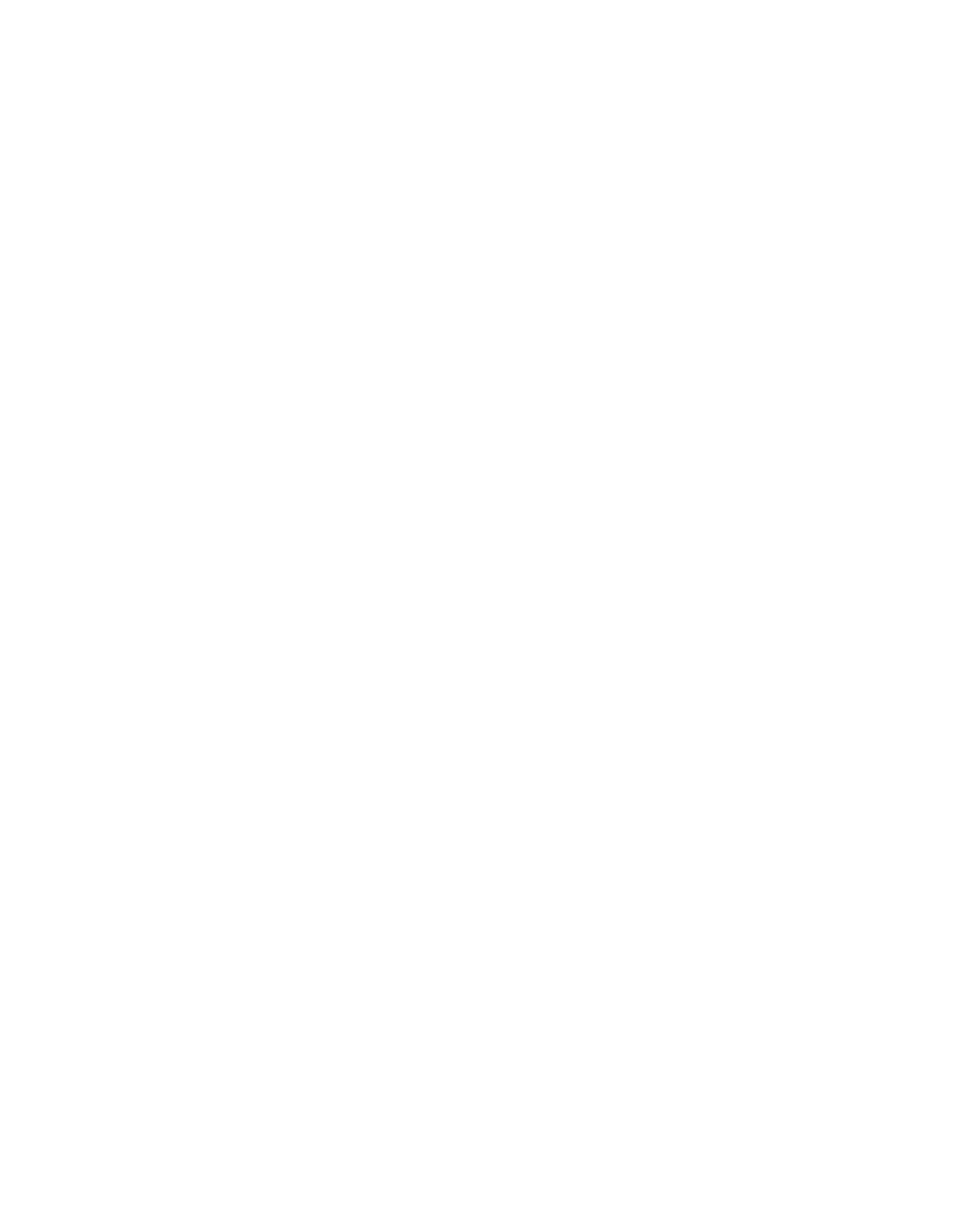Plus, the UTP ports feature auto-MDI/MDI-X, eliminating the need for crossover cables.

Media Converter Switches each have two full sets of LED indicators: one set on the front for viewing convenience when the Media Converter is DIN rail or wallmounted, and one set mounted in the end next to the media ports for easy viewing when units are in a rackmount tray.

#### **115-VAC or 240-VAC power.**

Standard Media Converter Switches come with 115-VAC power supplies for use in the United States or with 240-VAC power supplies for overseas use. The 240-VAC versions feature IEC power connectors for use with any IEC standard power cord, making them adaptable to most international locations.

#### **Mounting options galore.**

Media Converter Switches fit in where you need them. They come with neat, removable rubber feet so you can use them as standalone units. Or you can easily panelmount them with the included brackets and screws.

To use Standard Media Converter Switches with DIN rails, order the optional DIN Rail Mounting Bracket. This handy bracket features springmounting, enabling you to easily pop your Media Converter Switches on and off the DIN rail without using a screwdriver or tightening set screws. DIN-rail-ready Media Converter Switches are also available—for details, contact Tech Support.

For rackmounting in a central location, choose the Rackmount Tray or the Powered Rackmount Tray. The powered tray provides power for up to eight units.

### *The Media Converter Switch mounts on a DIN rail with the optional DIN Rail Mounting Bracket.*



## **Specifications**

**Distance (Maximum):** Multimode models: 2 km (1.2 mi.); Single-mode SC models: 20 km (12.4 mi.) Single-mode LC models: 15 km (9.3 mi.)

#### **MAC Addresses:** 2K

*2*

**Standards:** IEEE 802.3, IEEE 802.3u, IEEE 802.1p/q

#### **Connectors:**

LBH100A-ST, LBH100AE-ST: (2) RJ-45, (1) pair of ST® ; LBH100A-SC, LBH100AE-SC, LBH100A-SSC, LBH100AE-SSC, LBH100A-SSCL, LBH100AE-SSCL: (2) RJ-45, (1) pair of SC; LBH100A-MT, LBH100AE-MT: (2) RJ-45, (1) pair of MT-RJ; LBH100A-SLC, LBH100AE-SLC: (2) RJ-45, (1) pair of LC

**Indicators:** (14) LEDs: (2) Power, (4) 10/100, (6) LK/ACT, (2) 100

**Temperature Tolerance:** Storage: -40 to +185°F (-40 to  $+85^{\circ}$ C);

Operating: 32 to 104°F (0 to 40°C) **Humidity:** 5 to 95%, noncondensing

**Altitude:** -200 to 13,000 ft. (-60.9 to 3962.4 m)

**Enclosure:** Steel

**Power:** 115-VAC models: 115-VAC, 60-Hz external power supply; 240-VAC models: 240-VAC, 50-Hz external power supply with IEC power connector

**Size:** 3.5"H x 3"W x 1"D (8.9 x 7.6 x 2.5 cm)

**Weight:** Media Converter Switch: 0.3 lb. (0.1 kg); Power Supply: 0.4 lb. (0.2 kg)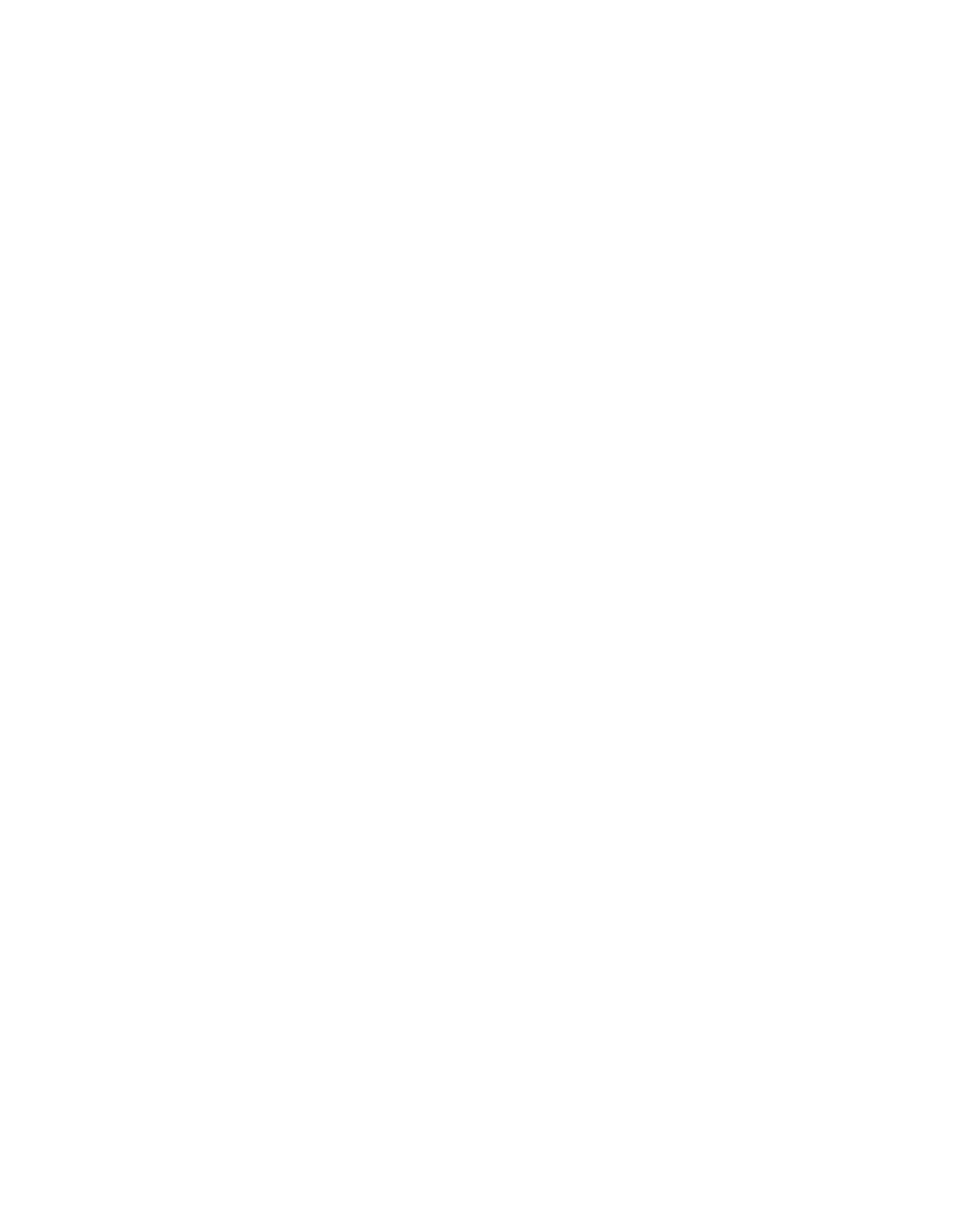# HARDENED MEDIA CONVERTER SWITCHES



### *Media Converter Switches for industrial environments.*

### Key Features

- *Function as both a media converter and a switch.*
- *Suitable for dusty or dirty environments with a temperature range between -13 and +140°F (-25 to +60°C).*
- *Provide one 100-Mbps fiber port and two 10-/100-Mbps UTP switch ports.*
- *RJ-45 ports support autonegotiation, so you can easily attach any 10- or 100-Mbps device.*

*4*

Media Converter Switches are the versatile way to extend your network. They're easy to use—literally plug-and-play and offer many choices of fiber types, power types, and mounting options.

#### **It's a media converter and a switch!**

Media Converter Switches do more than just adapt from one cable type to another. They're true Ethernet switches and behave like switches within your Ethernet network. This means you can connect them together indefinitely without worrying about interrepeater links. Each Media Converter Switch features non-blocking switching architecture with a 2K MAC address table. The 128K buffer memory makes it easy to interconnect 10- and 100-Mbps devices.

#### **Tough enough for the factory floor.**

Hardened Media Converter Switches are for dusty or dirty environments with temperatures that range between -13 and +140°F (-25 to +60°C). They use the metal case as a heat sink so no internal airflow is needed for

cooling. The case is sealed to resist environmental contaminants such as dust, dirt, moisture, smoke, and insects. They're an ideal choice for demanding industrial applications such as factory floors.

Media Converter Switches are also available in standard versions for office or wiring closet environments and extreme versions for outdoor environments. Because all three types work together seamlessly, you can use inexpensive Standard Media Converter Switches in the protection of the wiring closet and choose the more robust Hardened or Extreme Media Converter Switches for harsh locations at your network's edge.

#### **Distance isn't a problem.**

Because they're switches as well as media converters, Media Converter Switches provide more options in network topology, overcoming the distance limitations inherent with simple media converters - to add extra distance, just daisychain another Media Converter Switch. If you need more ports at your remote location, just add a Convenient Switch.

Multimode models support up to 2 kilometers (1.2 miles) between Media Converter Switches. For longer distances, choose single-mode models for up to 20 kilometers (12.4 miles) or single-mode, long-distance models for an incredible 40 kilometers (24.9 miles) between links.

#### **The features you're looking for**.

Media Converter Switches are simple to set up and use—just plug and go!

Both copper ports are autosensing for speed and duplex, adjusting to the connected device automatically. Plus, the UTP ports feature auto-MDI/MDI-X, eliminating the need for crossover cables.

Media Converter Switches each have two full sets of LED indicators: one set on the front for viewing convenience when the Media Converter is DIN rail or wallmounted, and one set mounted in the end next to the media ports for easy viewing when units are in a rackmount tray.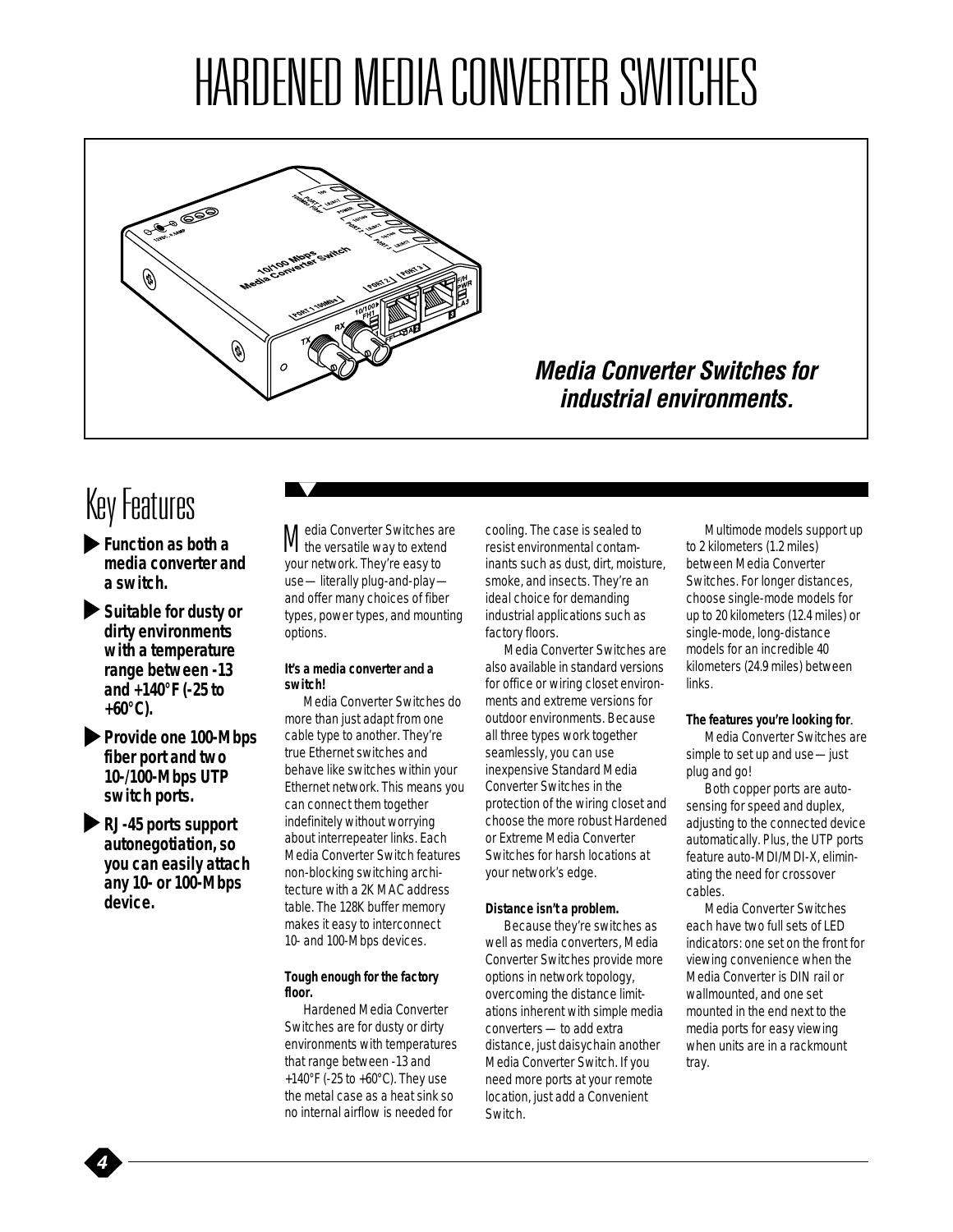#### **AC or DC power**

Hardened Media Converter Switches have the power options to support harsh environments, too. Models with AC power supplies support 100–240-VAC power. The power supplies with recessed IEC power connectors work with any IEC standard power cord, making them adaptable to most international locations.

DC-powered units have internal screw terminals for connecting DC power in addition to an AC power jack. Because these models have dual power connections, you can use them simultaneously with both your DC power supply and an AC power adapter (sold separately) to provide redundant power input.

#### **Mounting options galore.**

Media Converter Switches fit in where you need them. They come with neat, removable rubber feet so you can use them as standalone units. Or you can easily panelmount them with the included brackets and screws.

For use with DIN rails, order the optional DIN Rail Mounting Bracket. This handy bracket features springmounting, enabling you to easily pop your Media Converter Switches on and off the DIN rail without using a screwdriver or tightening set screws. DIN-rail-ready Media Converter Switches are also available.

For rackmounting in a central location, choose the Rackmount Tray or the Powered Rackmount Tray. The powered tray provides power for up to eight units.



### Specifications

**Distance (Maximum):** Multimode models: 2 km (1.2 mi.); Single-mode SC models: 20 km (12.4 mi.); Single-mode LC models: 15 km (9.3 mi.); Single-mode, long-distance SC models: 40 km (24.9 mi.) **MAC Addresses:** 2K **Standards:** IEEE 802.3, IEEE 802.3u, IEEE 802.1p/q

**Connectors:** LBH100A-H-ST, LBH100AE-H-ST, LBH100A-H-ST-12, LBH100A-H-ST-24, LBH100A-HD-ST-24, LBH100A-H-ST-48: (2) RJ-45, (1) pair of ST® ; LBH100A-H-MT, LBH100AE-H-MT, LBH100A-H-MT-12,

#### **Connectors (continued):**

LBH100A-H-MT-24, LBH100A-HD-MT-24, LBH100A-H-MT-48: (2) RJ-45, (1) pair of MT-RJ; LBH100A-H-SC, LBH100AE-H-SC, LBH100A-H-SC-12, LBH100A-H-SC-24, LBH100A-HD-SC-24, LBH100A-H-SC-48, LBH100A-H-SSC, LBH100AE-H-SSC, LBH100A-H-SSC-12, LBH100A-H-SSC-24, LBH100A-HD-SSC-24, LBH100A-H-SSC-48, LBH100A-H-SSCL, LBH100AE-H-SSCL, LBH100A-H-SSCL-12, LBH100A-H-SSCL-24, LBH100A-HD-SSCL-24, LBH100A-H-SSCL-48: (2) RJ-45, (1) pair of SC; LBH100A-H-SLC, LBH100AE-H-SLC, LBH100A-H-SLC-12,

LBH100A-H-SLC-24, LBH100A-HD-SLC-24, LBH100A-H-SLC-48: (2) RJ-45, (1) pair of LC

**Indicators:** (1) Power LED; Per port LEDs: 10/100, full/half-duplex, Link/Act

#### **Power:** AC models:

100–240-VAC, 47–63-Hz external power supply;

12-VDC models: Internal terminal block for 12-VDC power plus jack for AC power supply (not included);

24-VDC models: Internal terminal block for 24-VDC power plus jack for AC power supply (not included);

-48-VDC models: Internal terminal block for -48-VDC power plus jack for AC power supply (not included)

#### **Temperature Tolerance:**

Storage: -40 to +185°F (-40 to +85°C); Long-term operating: -13 to +140°F (-25 to +60°C); Short-term operating: -40 to +185°F (-40 to 85°C); Cold start to -4°F (-20°C)

#### **Humidity:** 5 to 95%, noncondensing

**Altitude:** -200 to 13,000 ft. (-60.9 to 3962.4 m)

#### **Enclosure:** Steel

**Size:** 3.5"H x 3"W x 1"D (8.9 x 7.6 x 2.5 cm)

**Weight:** Media Converter Switches: 0.3 lb. (0.1 kg); Power Supplies: 0.4 lb. (0.2 kg)

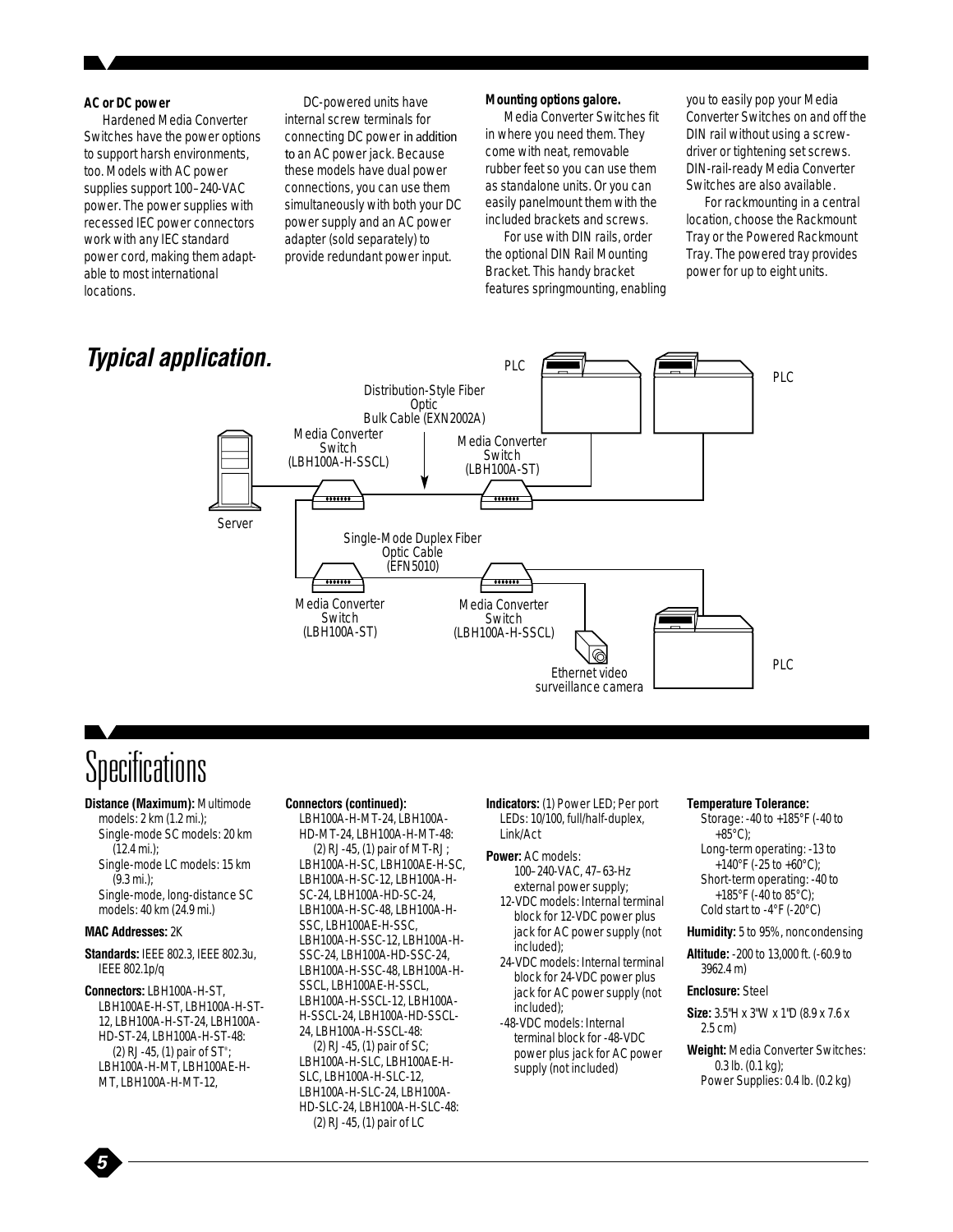### *Ordering Information*

| Hardened Media Converter Switches, 10-/100-Mbps Copper to 100-Mbps Multimode Fiber        |  |
|-------------------------------------------------------------------------------------------|--|
|                                                                                           |  |
|                                                                                           |  |
|                                                                                           |  |
|                                                                                           |  |
|                                                                                           |  |
|                                                                                           |  |
|                                                                                           |  |
|                                                                                           |  |
|                                                                                           |  |
|                                                                                           |  |
|                                                                                           |  |
|                                                                                           |  |
|                                                                                           |  |
|                                                                                           |  |
|                                                                                           |  |
|                                                                                           |  |
|                                                                                           |  |
|                                                                                           |  |
| Hardened Media Converter Switches, 10-/100-Mbps Copper to 100-Mbps Single-Mode Fiber      |  |
|                                                                                           |  |
|                                                                                           |  |
|                                                                                           |  |
|                                                                                           |  |
|                                                                                           |  |
|                                                                                           |  |
|                                                                                           |  |
|                                                                                           |  |
|                                                                                           |  |
|                                                                                           |  |
|                                                                                           |  |
|                                                                                           |  |
|                                                                                           |  |
|                                                                                           |  |
|                                                                                           |  |
|                                                                                           |  |
|                                                                                           |  |
|                                                                                           |  |
| AC Power Supply for Hardened Media Converter Switches, 100-240-VAC, 47-63-Hz LBH100A-H-PS |  |
| AC Power Supply for Hardened Media Converter Switches, 100-240-VAC,                       |  |
|                                                                                           |  |
|                                                                                           |  |
|                                                                                           |  |

*6*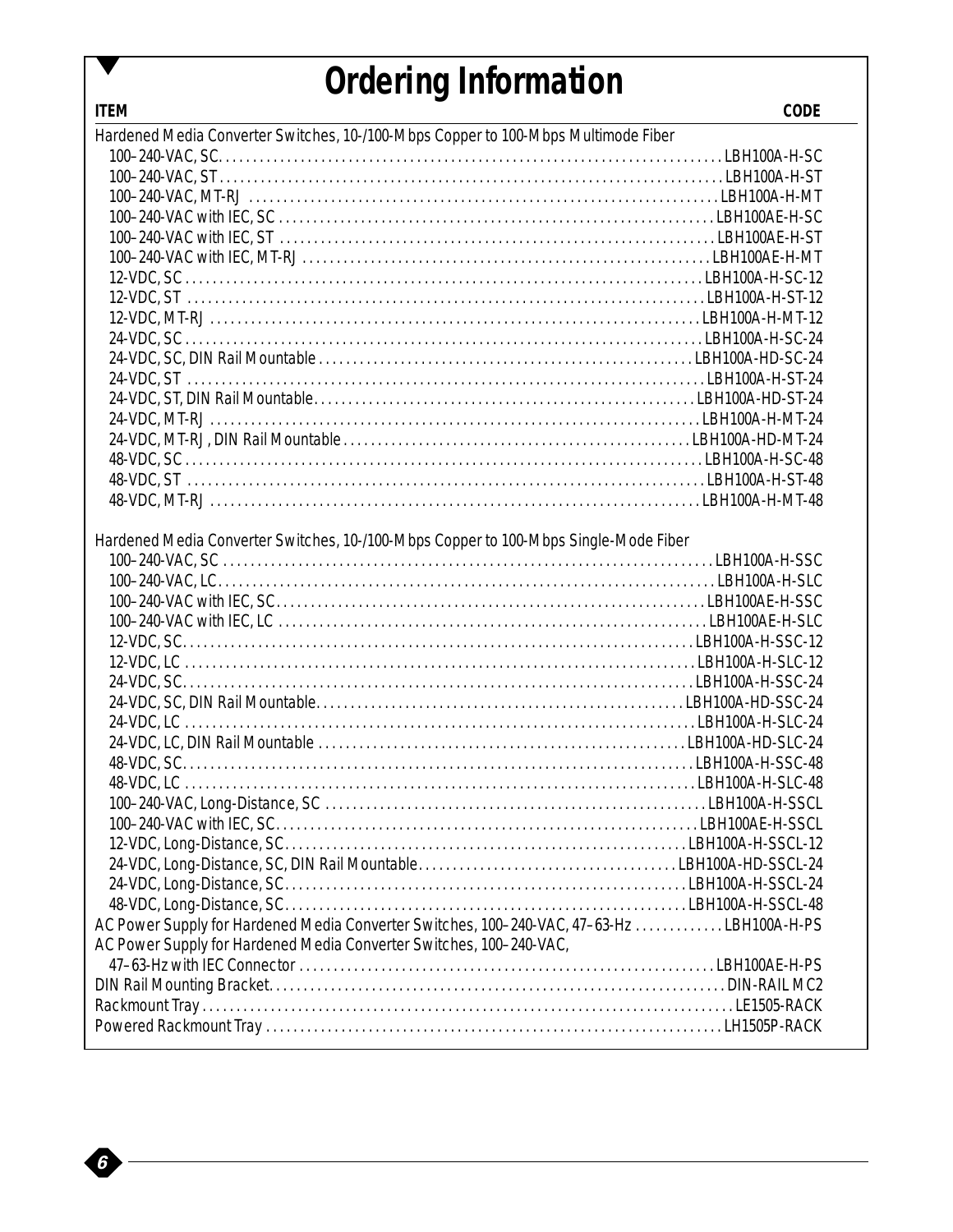# EXTREME MEDIA CONVERTER SWITCHES



### *Media Converter Switches for harsh outdoor environments.*

### Key Features

- *Suitable for harsh outdoor environments.*
- *Provide one 100-Mbps fiber port and two 10-/100-Mbps UTP switch ports.*
- *RJ-45 ports support autonegotiation, so you can easily attach any 10- or 100-Mbps device.*
- *Available with many choices of AC and DC power supplies.*

*7*

Media Converter Switches are the versatile way to extend your network. They're easy to use—literally plug-and-play and offer many choices of fiber types, power types, and mounting options.

#### **It's a media converter and a switch!**

Media Converter Switches do more than just adapt from one cable type to another. They're true Ethernet switches and behave like switches within your Ethernet network. This means you can connect them together indefinitely without worrying about interrepeater links. Each Media Converter Switch features non-blocking switching architecture with a 2K MAC address table. The 128K buffer memory makes it easy to interconnect 10- and 100-Mbps devices.

#### **Tough enough for outdoor use.**

Choose Extreme Media Converter Switches for outdoor use in exposed locations with temperature ranges of -40 to +167°F (-40 to +75°C)—all they need in the way of protection is shelter from direct rainfall. Like our hardened models, Extreme Media Converter Switches feature a sealed case that uses its

own metal shell as a heat sink. Choose them for applications such as traffic signal control or for sensors or surveillance cameras in outdoor plants. Extreme Media Converter Switches are rated for above-the-ceiling plenum installation.

Media Converter Switches are also available in standard versions for office or wiring closet environments and hardened versions for demanding indoor environments such as factory floors. Because all three types work together seamlessly, you can use inexpensive Standard Media Converter Switches in the protection of the wiring closet and choose the more robust Hardened or Extreme Media Converter Switches for harsh locations at your network's edge.

#### **Distance isn't a problem.**

Because they're switches as well as media converters, Media Converter Switches provide more options in network topology, overcoming the distance limitations inherent with simple media converters - to add extra distance, just daisychain another Media Converter Switch. If you need more ports at your remote location, just add a Convenient Switch.

Multimode models support up to 2 kilometers (1.2 miles) between Media Converter Switches. For longer distances, choose single-mode models for up to 20 kilometers (12.4 miles) or single-mode, long-distance models for an incredible 40 kilometers (24.9 miles) between links.

#### **The features you're looking for**.

Media Converter Switches are simple to set up and use—just plug and go!

Both copper ports are autosensing for speed and duplex, adjusting to the connected device automatically. Plus, the UTP ports feature auto-MDI/MDI-X, eliminating the need for crossover cables.

Media Converter Switches each have two full sets of LED indicators: one set on the front for viewing convenience when the Media Converter is DIN rail or wallmounted, and one set mounted in the end next to the media ports for easy viewing when units are in a rackmount tray.

#### **AC or DC power.**

Extreme Media Converter Switches have the power options to support harsh environments,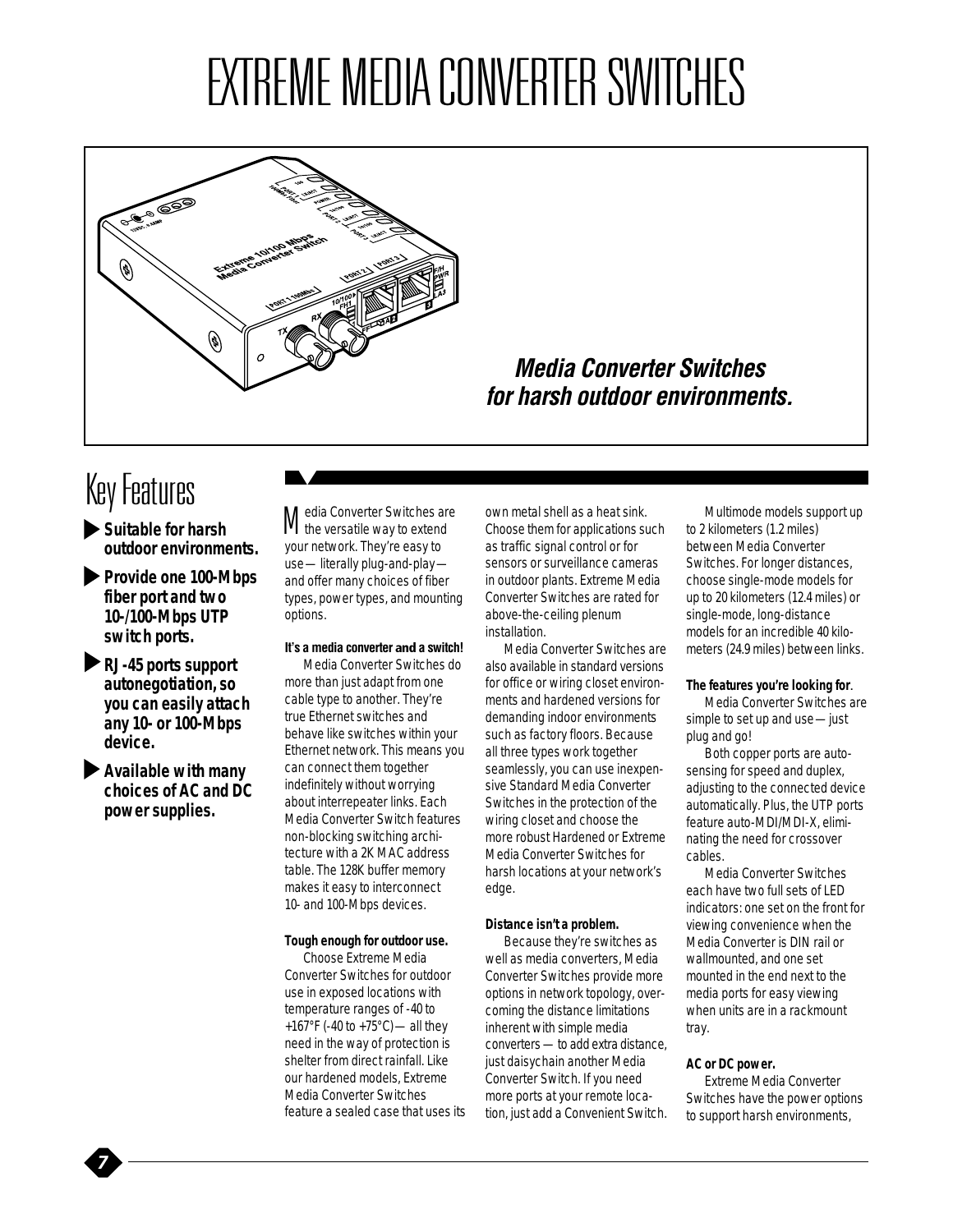too. Models with AC power supplies support 100–240-VAC power. The power supplies with recessed IEC power connectors work with any IEC standard power cord, making them adaptable to most international locations.

DC-powered units have internal screw terminals for connecting DC power in addition

to an AC power jack. Because these models have dual power connections, you can use them simultaneously with both your DC power supply and an AC power adapter (sold separately) to provide redundant power input.

#### **Mounting options galore.**

Media Converter Switches fit in where you need them. They

come with neat, removable rubber feet so you can use them as standalone units. Or you can easily panelmount them with the included brackets and screws.

For use with DIN rails, order the optional DIN Rail Mounting Bracket. This handy bracket features springmounting, enabling you to easily pop your Media

Converter Switches on and off the DIN rail without using a screwdriver or tightening set screws. DIN-rail-ready Media Converter Switches are also available.

For rackmounting in a central location, choose the Rackmount Tray or the Powered Rackmount Tray. The powered tray provides power for up to eight units.



### **Specifications**

**Distance (Maximum):** Multimode

models: 2 km (1.2 mi.); Single-mode SC models: 20 km (12.4 mi.); Single-mode LC models: 15 km

(9.3 mi.);

Single-mode, long-distance SC models: 40 km (24.9 mi.)

#### **MAC Addresses:** 2K

*8*

#### **Standards:** IEEE 802.3, IEEE 802.3u, IEEE 802.1p/q

**Connectors:** LBH100A-P-ST, LBH100AE-P-ST, LBH100A-PD-SC, LBH100A-P-ST-12, LBH100A-P-ST-24, LBH100A-PD-ST-24, LBH100A-P-ST-48: (2) RJ-45, (1) pair of ST<sup>®</sup>;

#### **Connectors (continued):**

LBH100A-P-MT, LBH100AE-P-MT, LBH100A-P-MT-12, LBH100A-P-MT-24, LBH100A-PD-MT-24, LBH100A-P-MT-48:

(2) RJ-45, (1) pair of MT-RJ; LBH100A-P-SC, LBH100AE-P-SC, LBH100A-P-SC-12, LBH100A-P-SC-24, LBH100A-PD-SC-24, LBH100A-P-SC-48, LBH100A-P-SSC, LBH100AE-P-SSC, LBH100A-P-SSC-12, LBH100A-P-SSC-24, LBH100A-PD-SSC-24, LBH100A-P-SSC-48, LBH100A-P-SSCL, LBH100AE-P-SSCL, LBH100A-P-SSCL-24, LBH100A-PD-SSCL-24, LBH100A-P-SSCL-48: (2) RJ-45, (1) pair of SC;

#### **Connectors (continued):**

LBH100A-P-SLC, LBH100A-P-SLC, LBH100AE-P-SLC, LBH100A-P-SLC-12, LBH100A-P-SLC-24, LBH100A-PD-SLC-24, LBH100A-P-SLC-48: (2) RJ-45, (1) pair of LC

**Temperature Tolerance:**

Storage: -40 to +185°F (-40 to +85°C); Long-term operating: -40 to +167°F (-40 to +75°C); Short-term operating: -58 to +212°F (-50 to +100°C); Cold start to -40°F (-40°C)

**Humidity:** 5 to 95%, noncondensing

**Altitude:** -200 to 13,000 ft. (-60.9 to 3962.4 m)

**Enclosure:** Steel

**Power:** AC models: 100–240-VAC, 47–63-Hz external power supply; 12-VDC models: Internal terminal block for 12-VDC power plus jack for AC power supply

(not included); 24-VDC models: Internal terminal block for 24-VDC power plus jack for AC power supply (not included);

-48-VDC models: Internal terminal block for -48-VDC power plus jack for AC power supply (not included)

**Size:** 3.5"H x 3"W x 1"D (8.9 x 7.6 x 2.5 cm)

**Weight:** Media Converter Switches: 0.3 lb. (0.1 kg); Power Supplies: 0.5 lb. (0.2 kg)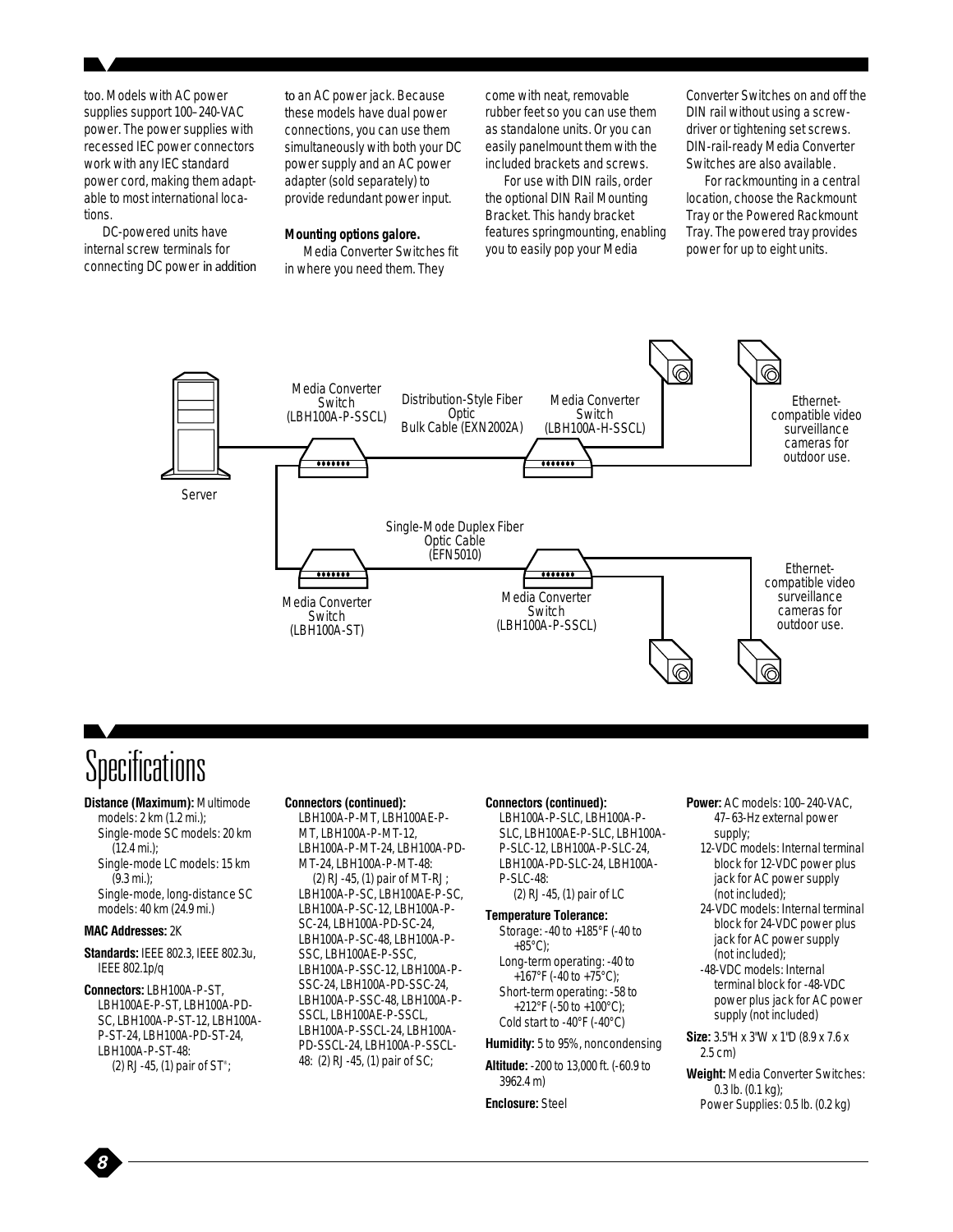## *Ordering Information*

**ITEM CODE**

| Extreme Media Converter Switches, 10-/100-Mbps Copper to 100-Mbps Multimode Fiber          |  |
|--------------------------------------------------------------------------------------------|--|
|                                                                                            |  |
|                                                                                            |  |
|                                                                                            |  |
|                                                                                            |  |
|                                                                                            |  |
|                                                                                            |  |
|                                                                                            |  |
|                                                                                            |  |
|                                                                                            |  |
|                                                                                            |  |
|                                                                                            |  |
|                                                                                            |  |
|                                                                                            |  |
|                                                                                            |  |
|                                                                                            |  |
|                                                                                            |  |
|                                                                                            |  |
|                                                                                            |  |
|                                                                                            |  |
| Extreme Media Converter Switches, 10-/100-Mbps Copper to 100-Mbps Single-Mode Fiber        |  |
|                                                                                            |  |
|                                                                                            |  |
|                                                                                            |  |
|                                                                                            |  |
|                                                                                            |  |
|                                                                                            |  |
|                                                                                            |  |
|                                                                                            |  |
|                                                                                            |  |
|                                                                                            |  |
|                                                                                            |  |
|                                                                                            |  |
|                                                                                            |  |
|                                                                                            |  |
|                                                                                            |  |
|                                                                                            |  |
|                                                                                            |  |
|                                                                                            |  |
| AC Power Supply for Hardened Media Converter Switches, 100-240-VAC, 47-63 Hz. LBH100A-P-PS |  |
| AC Power Supply for Hardened Media Converter Switches, 100-240-VAC, 47-63 Hz               |  |
|                                                                                            |  |
|                                                                                            |  |
|                                                                                            |  |
|                                                                                            |  |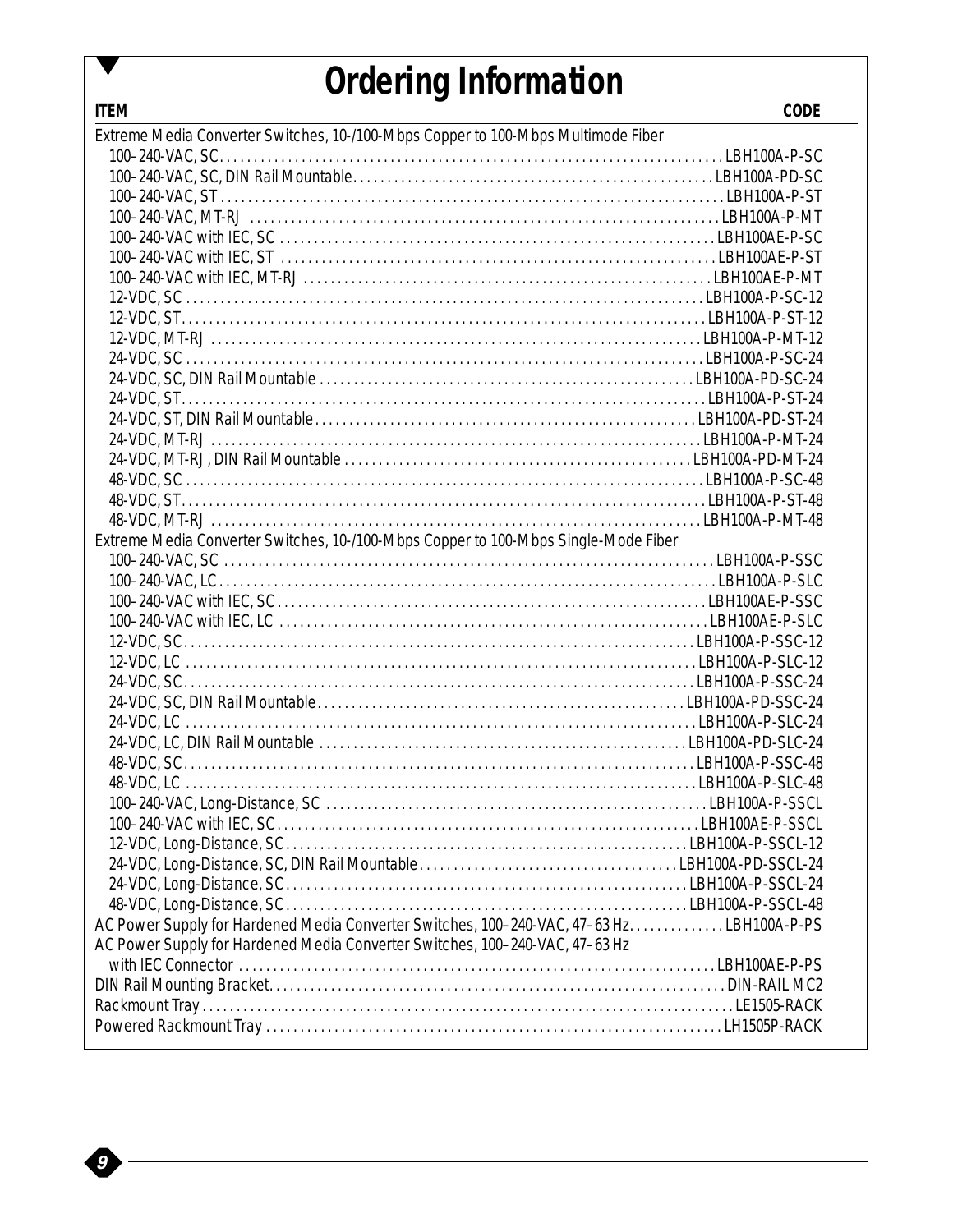# CONVENIENT SWITCHES



*Quickly add Ethernet ports anywhere in your network—even in harsh outdoor environments.*

### Key Features

- *Use this handy fourport switch to quickly add additional ports anywhere in your network.*
- *Models available to stand up to environments ranging from the friendly wiring closet to harsh outdoor applications.*
- *Provide four 10-/ 100-Mbps UTP switch ports.*

*All ports support autonegotiation, so you can easily attach any 10- or 100-Mbps device.*

Convenient Switches are<br>C versatile, autosensing, fourport switches that enable you to quickly add ports anywhere on your Ethernet network. They're designed as a part of our Media Converter Switch family and are available in the same chassis choices to fit environments ranging from comfortable offices to demanding outdoor installations. You can also choose from a wide range of power supplies and mounting options.

Although Convenient Switches were designed to match our Media Converter Switches, you can also use them just like any other 10-/100-Mbps Ethernet switch to add ports anywhere on your network or even to build a small freestanding network.

#### **Adapt to nearly any environment.**

Convenient Switches come in three versions to adapt to nearly any environment. Because all three types work together seamlessly with each other and also with our family of Media Converter Switches, you can use inexpensive switches in the protection of the wiring closet and choose the more robust Hardened or Extreme Convenience

Switches for harsh locations at your network's edge.

**Standard**—These are our basic Convenient Switches for use in clean, temperaturecontrolled environments such as offices and wiring closets. Even though these models are designed for use in controlled environments, you'll find that they feature the same heavyweight metal case as our more robust models.

**Hardened**—These Convenient Switches are for dusty or dirty environments with temperatures that range between -13 and +140°F (-25 to +60°C). They use the metal case as a heat sink so no internal airflow is needed for cooling. The case is sealed to resist environmental contaminants such as dust, dirt, moisture, smoke, and insects. They're an ideal choice for demanding industrial applications such as factory floors.

**Extreme**—Choose these robust units for outdoor use in exposed locations with temperature ranges of -40 to +167°F (-40 to +75°C)—all they need in the way of protection is shelter from direct rainfall. Like our hardened models, Extreme Convenient

Switches feature a sealed case that uses its own metal shell as a heat sink. Choose them for applications such as traffic signal control or for sensors or surveillance cameras in outdoor plants. Extreme Convenient Switches are rated for above-theceiling plenum installation.

#### **The features you're looking for.**

Convenient Switches are literally plug-and-play.

All four UTP ports are autosensing for speed and duplex, adjusting to the connected device automatically. Plus, all ports feature auto-MDI/ MDI-X, eliminating the need for crossover cables.

Each switch features nonblocking switching architecture with a 2K MAC address table. The 128K buffer memory makes it easy to interconnect 10- and 100-Mbps devices.

The switches each have two full sets of LED indicators: one set on the front for viewing convenience when the switch is DIN rail or wallmounted, and one set mounted in the end next to the media ports for easy viewing when units are in a rackmount tray.

*10*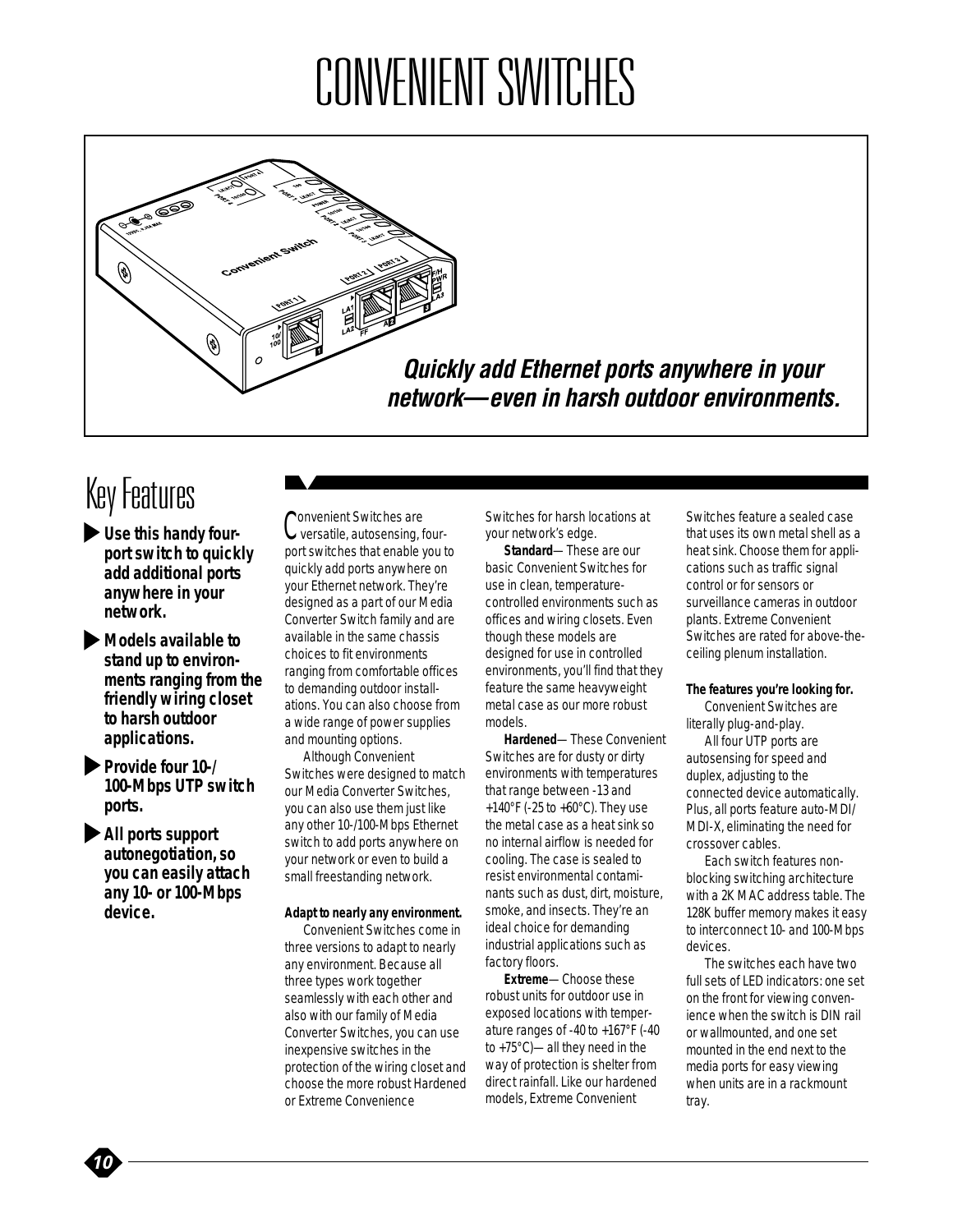#### **AC and DC power.**

Like our Media Converter Switches, Convenient Switches have the power options to support harsh environments. Standard models are available with AC power adapters only, in a choice of 115 or 240 VAC. Hardened and Extreme Convenient Switches with AC power supplies feature 100–240-VAC power supplies built to the same tough standards.

The power supplies with recessed IEC power connectors work with any IEC standard power cord, making them adaptable to most international locations.

DC-powered Hardened and Extreme units have internal screw terminals for connecting DC power in addition to an AC power jack. Because these models have dual power connections, you can use them simultaneously with both your DC power supply and an AC power adapter (sold separately) to provide redundant power input.

#### **Mounting options galore.**

Convenient Switches fit in where you need them. The switches come with neat, removable rubber feet so you can use them as standalone units. Or you can easily panelmount them with the included brackets and screws.

For use with DIN rails, order the optional DIN Rail Mounting Bracket. This handy bracket features springmounting, enabling you to easily pop your Convenient

Switches on and off the DIN rail without using a screwdriver or tightening set screws. DIN-railready Media Converter Switches are also available—for details, contact Tech Support.

For rackmounting in a central location, choose the Rackmount Tray or the Powered Rackmount Tray. The powered tray provides power for up to eight units.

### **Specifications**

#### **MAC Addresses:** 2K

**Standards:** IEEE 802.3, IEEE 802.3u, IEEE 802.1p/q

#### **Connectors:** (4) RJ-45

**Indicators:** (2) Power, (8) 10/100, (8) LK/ACT

#### **Temperature Tolerance:**

*11*

All models: Storage: -40 to +185°F  $(-40 \text{ to } +85^{\circ} \text{C})$ ; Standard models: Operating: 32 to 104°F (0 to 40°C); Hardened models: Long-term operating: -13 to +140°F (-25 to  $+60^{\circ}$ C); Short-term operating: -40 to +185°F (-40 to +85°C);

#### **Temperature Tolerance (continued):**

Cold start to -4°F (-20°C); Extreme models: Long-term operating: -40 to +167°F  $(-40 \text{ to } +75^{\circ} \text{C})$ ; Short-term operating: -58 to +212°F (-50 to +100°C); Cold start to -40°F (-40°C)

#### **Humidity:** 5 to 95%, noncondensing

**Altitude:** -200 to 13,000 ft. (-60.9 to 3962.4 m)

#### **Enclosure:** Steel

**Power:** Standard 115-VAC models: 115-VAC, 60-Hz external power supply;

#### **Power (continued):**

- Standard 240-VAC models: 240-VAC, 50-Hz external power supply with IEC power connector; Hardened and Extreme AC models: 100–240-VAC, 47–63-Hz external power supply; 12-VDC models: Internal terminal block for 12-VDC power plus jack for AC power supply (not included);
	- 24-VDC models: Internal terminal block for 24-VDC power plus jack for AC power supply (not included);

#### **Power (continued):**

- -48-VDC models: Internal terminal block for -48-VDC power plus jack for AC power supply (not included)
- **Size:** 3.5"H x 3"W x 1"D (8.9 x 7.6 x 2.5 cm)
- **Weight:** Switch: 0.3 lb. (0.1 kg); Standard and Hardened Power Supplies: 0.4 lb. (0.2 kg); Extreme Power Supplies: 0.5 lb. (0.2 kg)